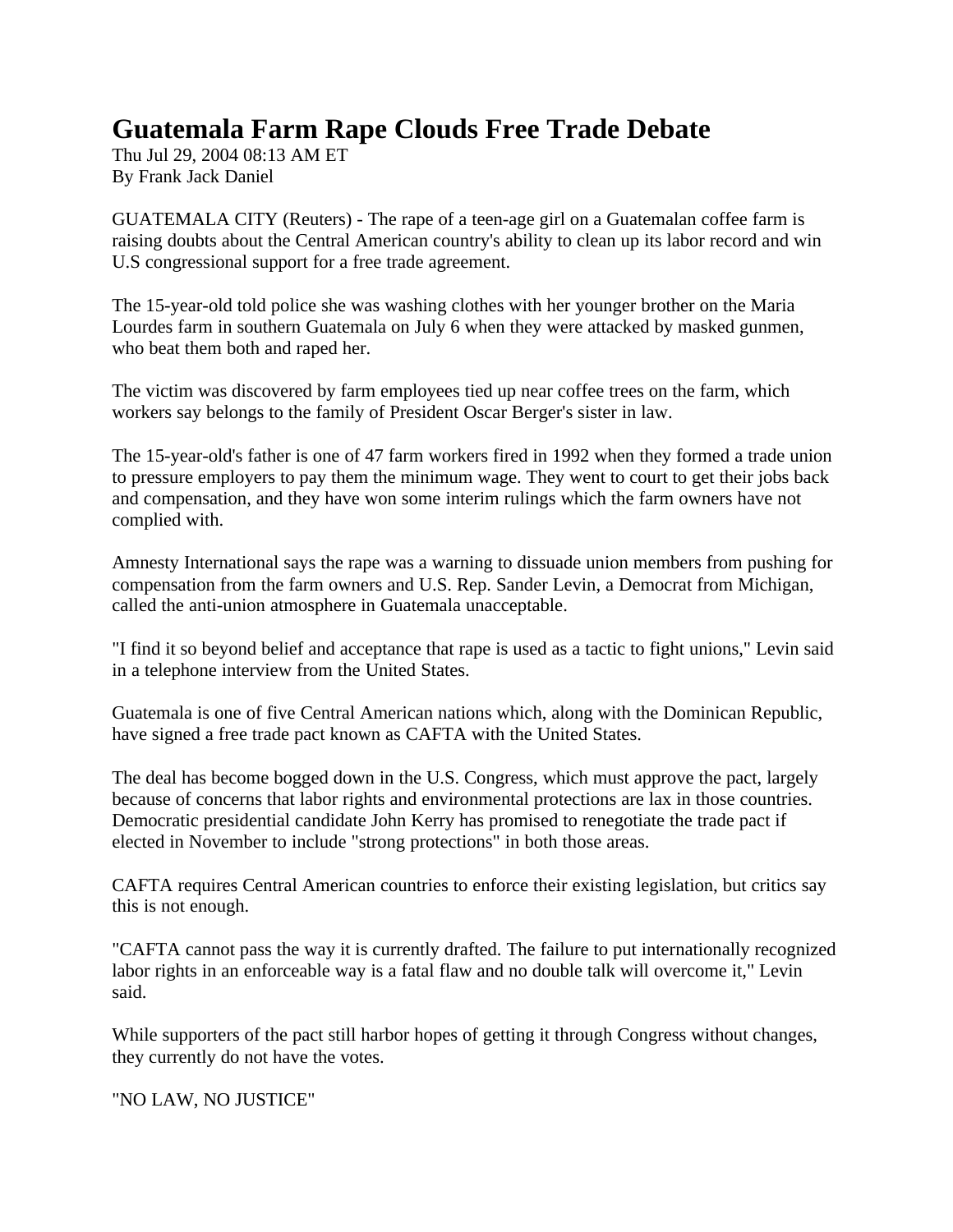The rape case, if indeed linked to labor rights, is an example of the kind of abuse that blights the Guatemalan countryside, where poor peasants say landowners treat them like property.

"There is law for the rich, but for us, the people, there is no law and no justice," the raped girl's mother, Margarita Perez, said.

Rural workers' rights came under attack after a U.S.-backed coup in 1954 and have been weak since. Activists say Berger's ties to the landowning sector cast doubt on his commitment to resolving such disputes.

Guatemala's land registry shows Maria Lourdes was owned by a sister in law of Berger until 1997 and workers say her family still owns the farm. Farm spokesman Mario del Cid refused to say who the farm's owners are.

No arrests have been made in the rape case. A police doctor has confirmed the girl was raped. She identified her attackers as a security guard and the manager of the farm, prosecutors say. Prosecutor Rodolfo Hernandez said initial investigations showed it was not clear whether the rape was related to labor disputes at the farm.

"Just because some trade unionists want to link this with the administration of the farm does not mean that's the way it is," Hernandez said.

Workers say they warned police in February that the farm's manager had threatened women with rape if the labor case was not dropped.

Farm spokesman del Cid said he suspected the workers were manipulating the rape case to remove the farm manager from a team negotiating a solution to the 12-year labor conflict. The dispute has lingered for years in Guatemala's notoriously slow labor tribunals.

The farm owners have not complied with court rulings to reinstate and pay compensation to the sacked workers, most of whom continue to live in houses where they were born on the perimeter of the farm.

## "DAILY RIGHTS ABUSES"

Since Berger took office in January, the government has made progress on a number of high profile rights cases dating back to Guatemala's 36-year civil war.

However, the attention brought by the Maria Lourdes case hurts government claims that progress is being made on improving treatment of Guatemala's rural poor.

"We see an incongruence; we are witnesses to daily rights abuses in the agricultural sector," said Henry Hernandez, spokesman for Guatemala's government-appointed Human Rights Ombudsman.